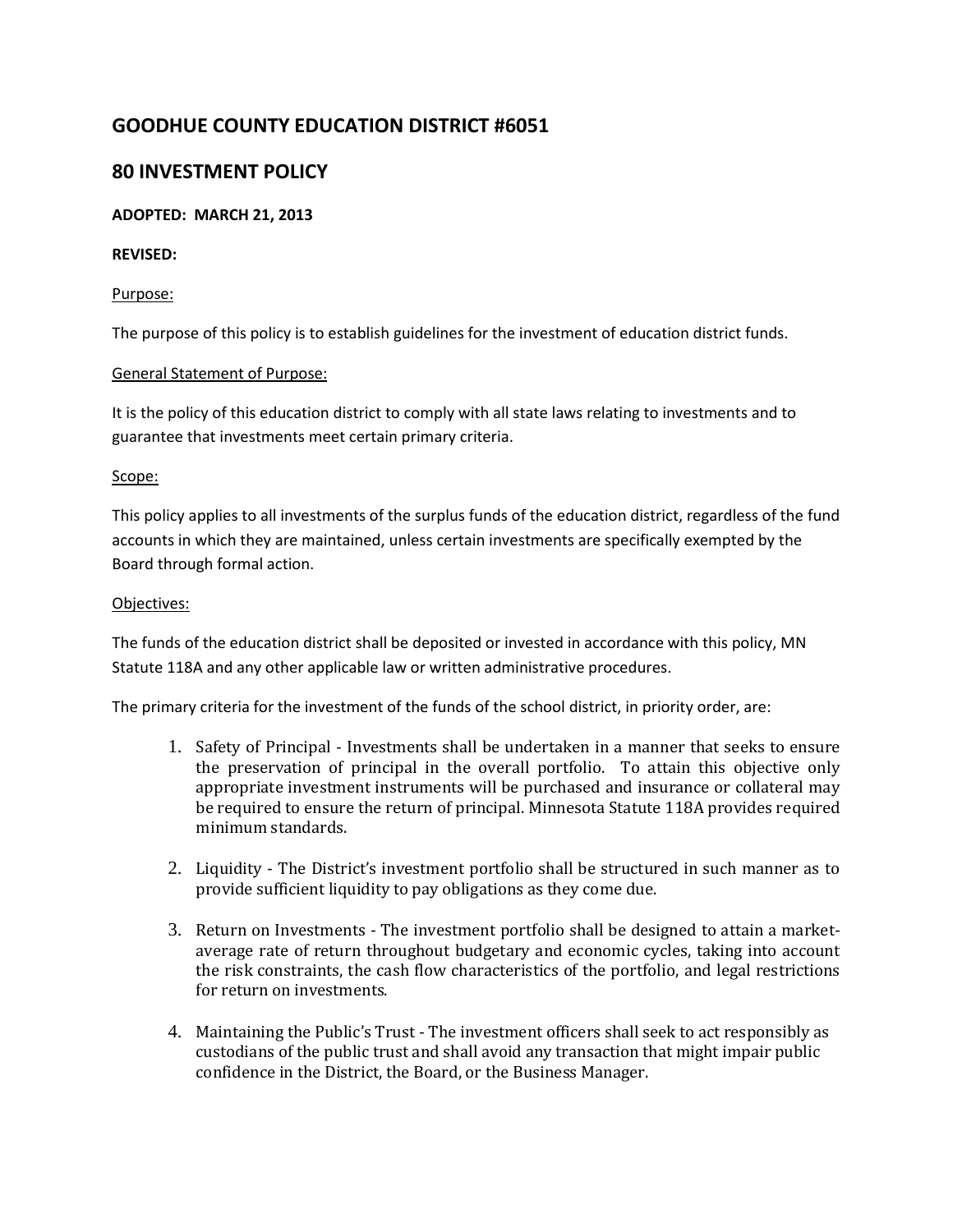#### Delegation of Authority:

The Director and Business Manager or their designees of the district is designated as the investment officer of the district and is responsible for the investment decisions and activities under the direction of the Board. The investment officer shall operate the district's investment program consistent with this policy. The investment officer may delegate certain duties to a designee or designees, but shall remain responsible for the operation of the program.

All officials and employees that are part of the investment process shall act professionally and responsibly as custodians of the public trust, and shall refrain from personal business activity that could conflict with the investment program or which could reasonably cause others to question the process and integrity of the investment program. The investment officer shall avoid any transactions that could impair public confidence in the district.

### Standard of Conduct:

The standard of conduct regarding district investments to be applied by the investment officer shall be the "prudent person standard." Under this standard, the investment officer shall exercise that degree of judgment and care, under the circumstance then prevailing, that persons of prudence, discretion and intelligence would exercise in the management of their own affairs, investing not for speculation and considering the probable safety of their capital as well as the probable investment return to be derived from their assets. The prudent person standard shall be applied in the context of managing the overall investment portfolio of the district. Deviations from expectations shall be reported in a timely manner and appropriate actions shall be taken to control adverse developments.

# Investment Instruments

The District may invest in any type of security allowed by Minnesota Statutes as may be amended from time to time. The District has chosen to limit its allowable investments to those instruments listed below:

- 1. Bonds, notes, certificates of indebtedness, treasury bills or other securities now or hereafter issued by the United States of America, its agencies and allowable instrumentalities;
- 2. Interest bearing savings accounts, interest bearing certificates of deposit or interest bearing time deposits, or any other investments constituting direct obligations of any bank;
- 3. Certificates of deposit with federally insured institutions that are collateralized or insured in excess of the amount provided by the Federal Deposit Insurance Corporation coverage limit;
- 5. Commercial paper meeting the following requirements:
	- a) The corporation must be organized in the United States or be a Canadian subsidiary.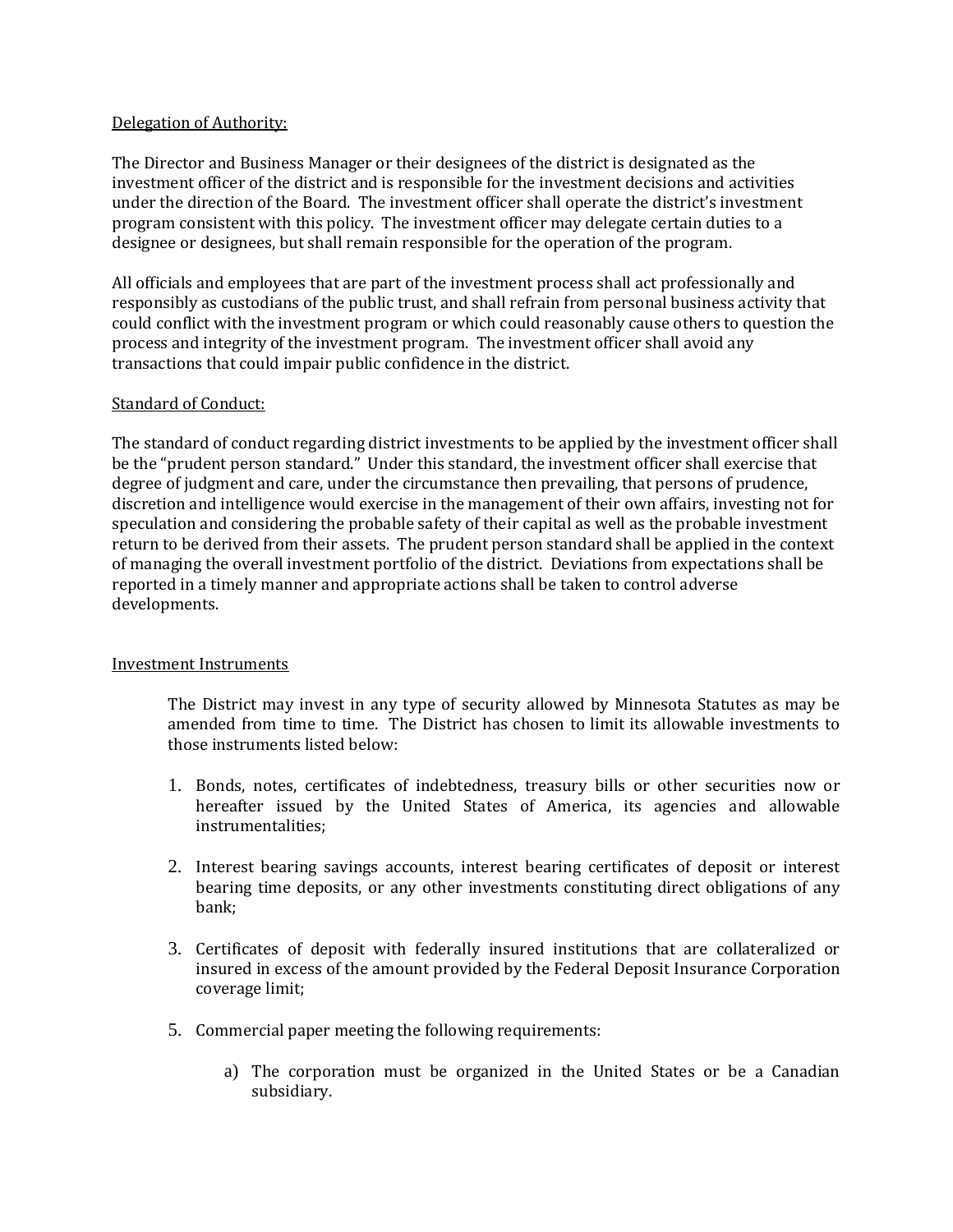- b) The corporation's assets must exceed \$500,000,000.
- c) The obligations at the time of purchase must be rated at the highest classifications (A-1/P-1) by both Standard & Poor's and Moody's rating agencies.
- d) The obligations cannot have a maturity longer than 360 days.
- e) Not more than 25% of the total investment fund can be invested in commercial paper at any time.
- f) The total investment in any one corporation cannot exceed 2% of the corporation's outstanding obligations.
- g) The total investment in any one corporation cannot be more than \$1 million.
- 6. Investments may be made only in those savings banks or savings and loan associations that are insured by the Federal Deposit Insurance Corporation.
- 7. Investment products that are considered as derivatives are specifically excluded from approved investments.

#### Collateralization

1. It is the policy of the District to require that time deposits in excess of FDIC insurable limits be secured by collateral or private insurance to protect public deposits in a single financial institution if it were to default. The District requires collateral in accordance with Minnesota Statute 118A.03, sub. 3, which shall be at least ten percent more than the amount on deposit plus accrued interest at the close of the financial institution's banking day, except that where the collateral is irrevocable standby letters of credit issued by Federal Home Loan Banks, the amount of collateral shall be at least equal to the amount on deposit plus accrued interest at the close of the financial institution's banking day.

- 2. Eligible collateral instruments are any investment instruments acceptable under 118A.03, with the exception of mortgage-backed instruments. The collateral must be placed in safekeeping at or before the time the District buys the investments so that it is evident that the purchase of the investment is predicated on the securing of collateral. Acceptable collateral as defined by Statute includes:
	- 1) United States government Treasury bills, Treasury notes, Treasury bonds;

2) Issues of United States government agencies and instrumentalities as quoted by a recognized industry quotation service available to the government entity;

3)General obligation securities of any state or local government with taxing powers which is rated "A" or better by a national bond rating service, or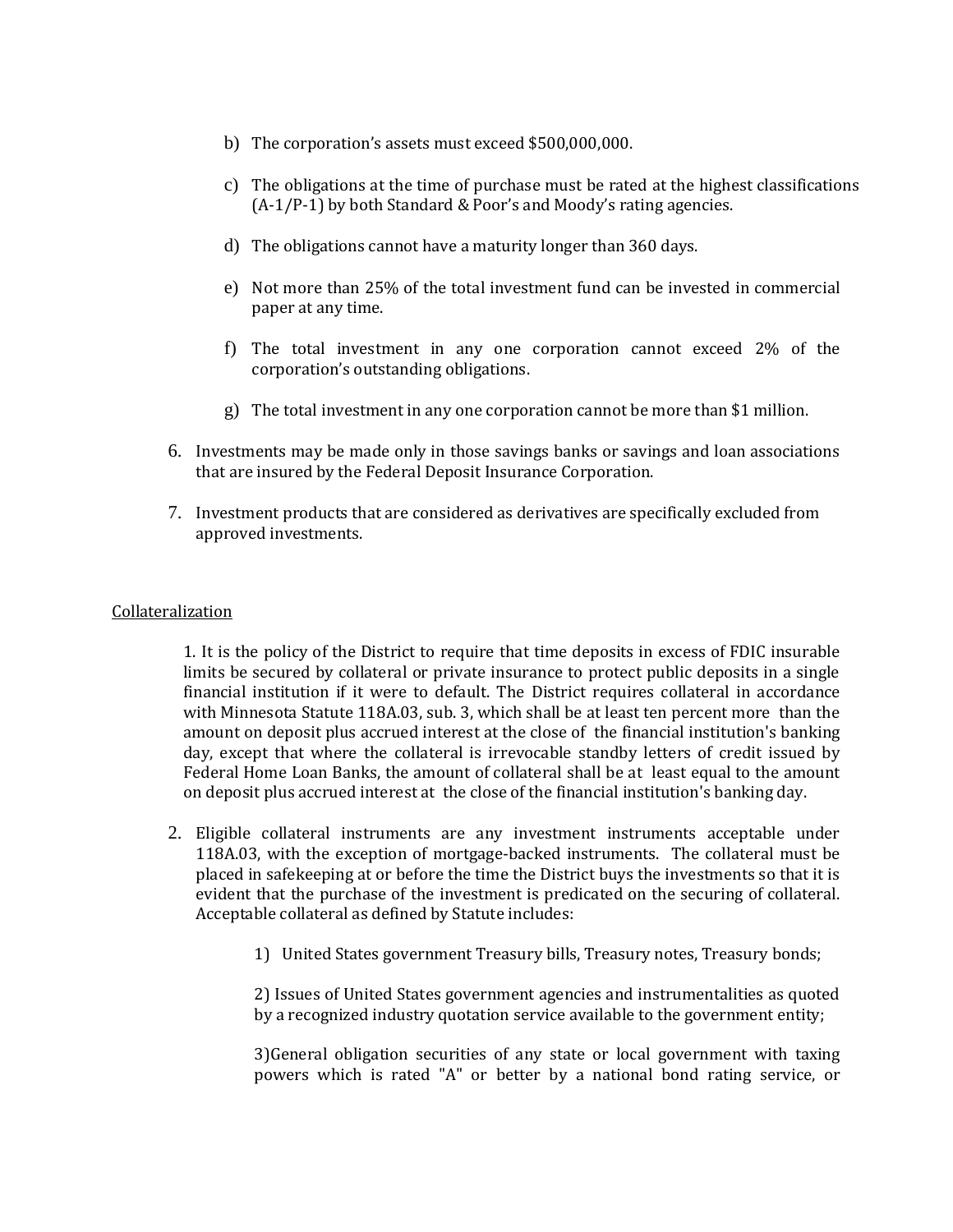revenue obligation securities of any state or local government with taxing powers which is rated "AA" or better by a national bond rating service;

4) Unrated general obligation securities of a local government with taxing powers may be pledged as collateral against funds deposited by that same local government entity;

5) Irrevocable standby letters of credit issued by Federal Home Loan Banks to a municipality accompanied by written evidence that the bank's public debt is rated "AA" or better by Moody's Investors Service, Inc., or Standard & Poor's Corporation; and

6) Time deposits that are fully insured by any federal agency.

- 3. Safekeeping of Collateral
	- a) Third party safekeeping is required for all collateral. To accomplish this, the securities must be held at one or more of the following locations:
		- 1) At a Federal Reserve Bank or its branch office;
		- 2) At another custodial facility in a trust or safekeeping department through book-entry at the Federal Reserve;
		- 3) By an escrow agent of the pledging institution; or
		- 4) By the trust department of the issuing bank
	- b) Safekeeping will be documented by an approved written agreement between the Board of Education and the governing board of the bank that complies with FDIC regulations. This may be in the form of a safekeeping agreement.
	- c) Substitution or exchange of securities held in safekeeping for the District can be approved exclusively by the Business Manager, and only if the market value of the replacement securities is equal to or greater than the market value of the securities being replaced.

#### Diversification by Instrument with Maximum Percent of Portfolio:

Investments in the various authorized instruments shall not exceed the following guideline percentages of total funds:

- 1. US Treasury Obligations (bills, notes, bonds) 100%
- 2. US Government Agency Securities and Instrumentalities of Government Sponsored Corporations – 100%
- 3. Bankers Acceptances 25%
- 4. Commercial Paper 25%